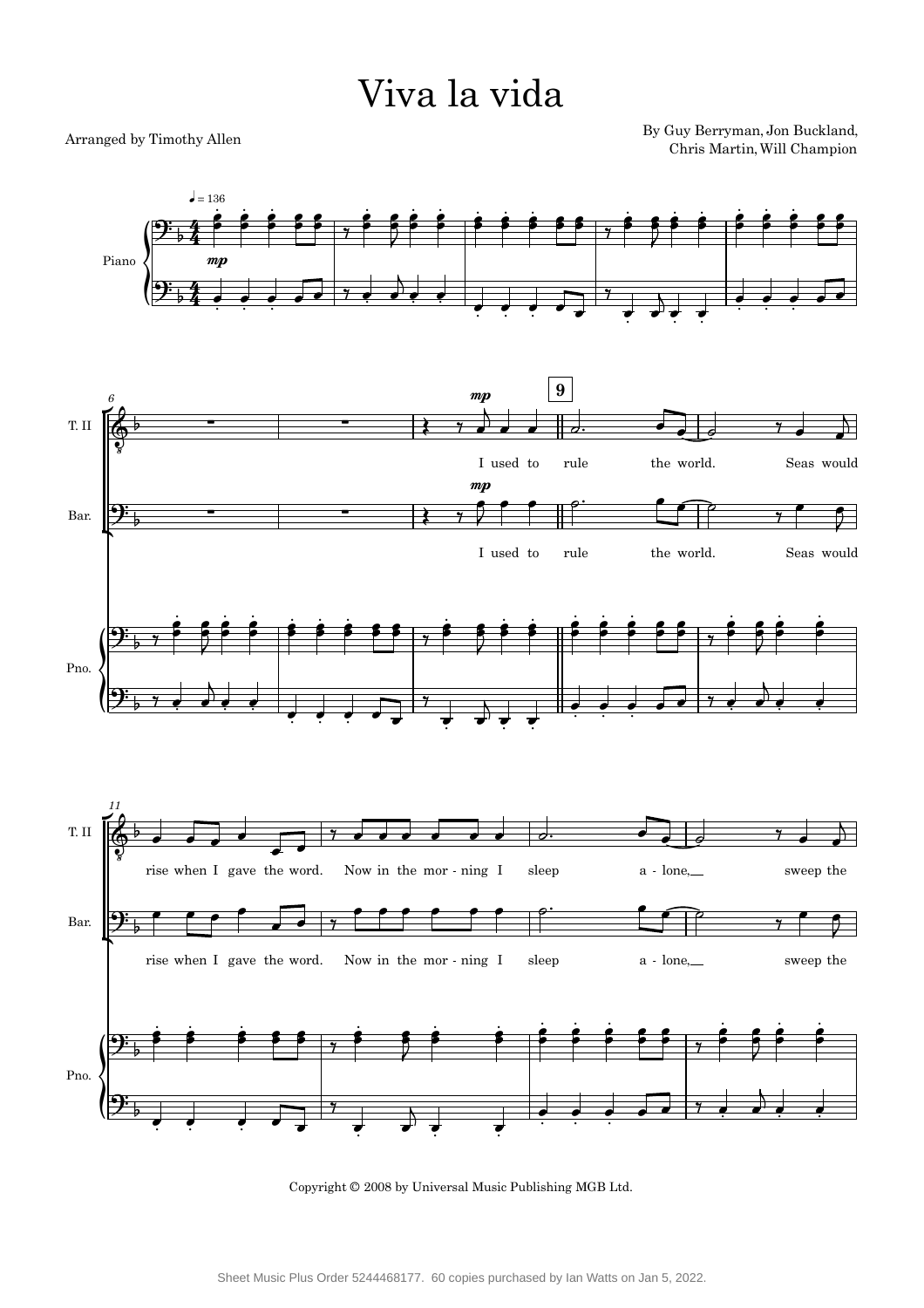

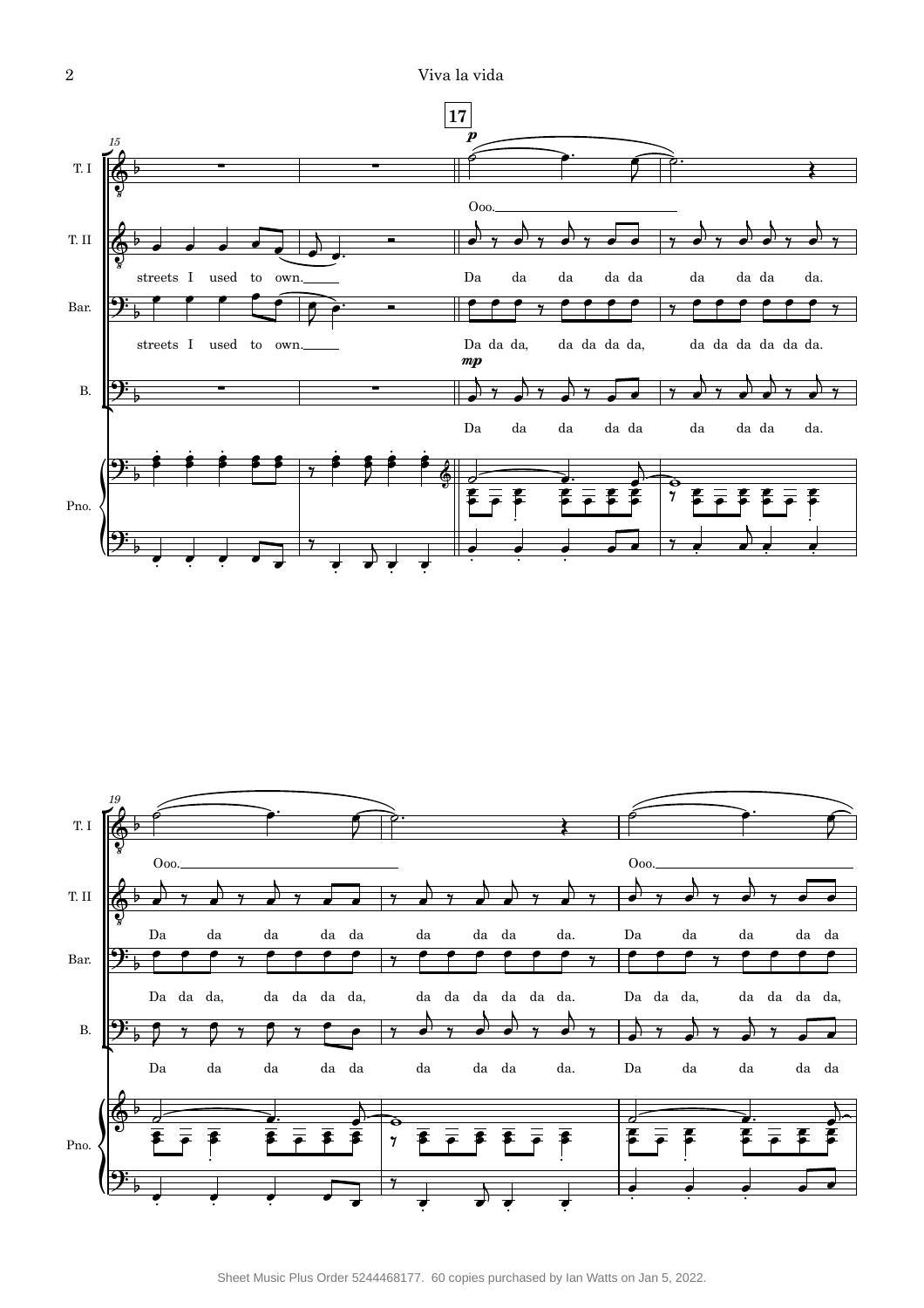

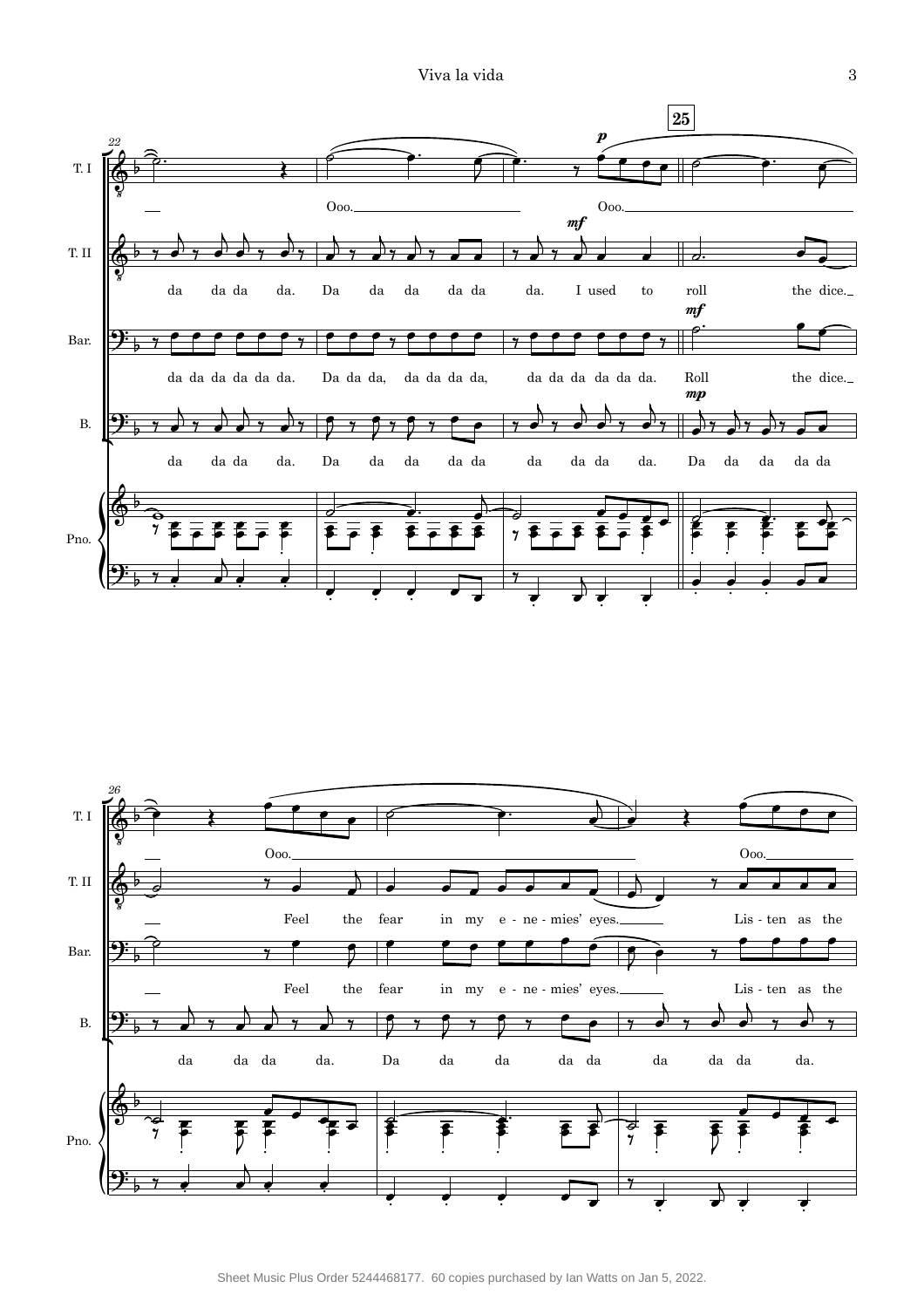## 4 Viva la vida



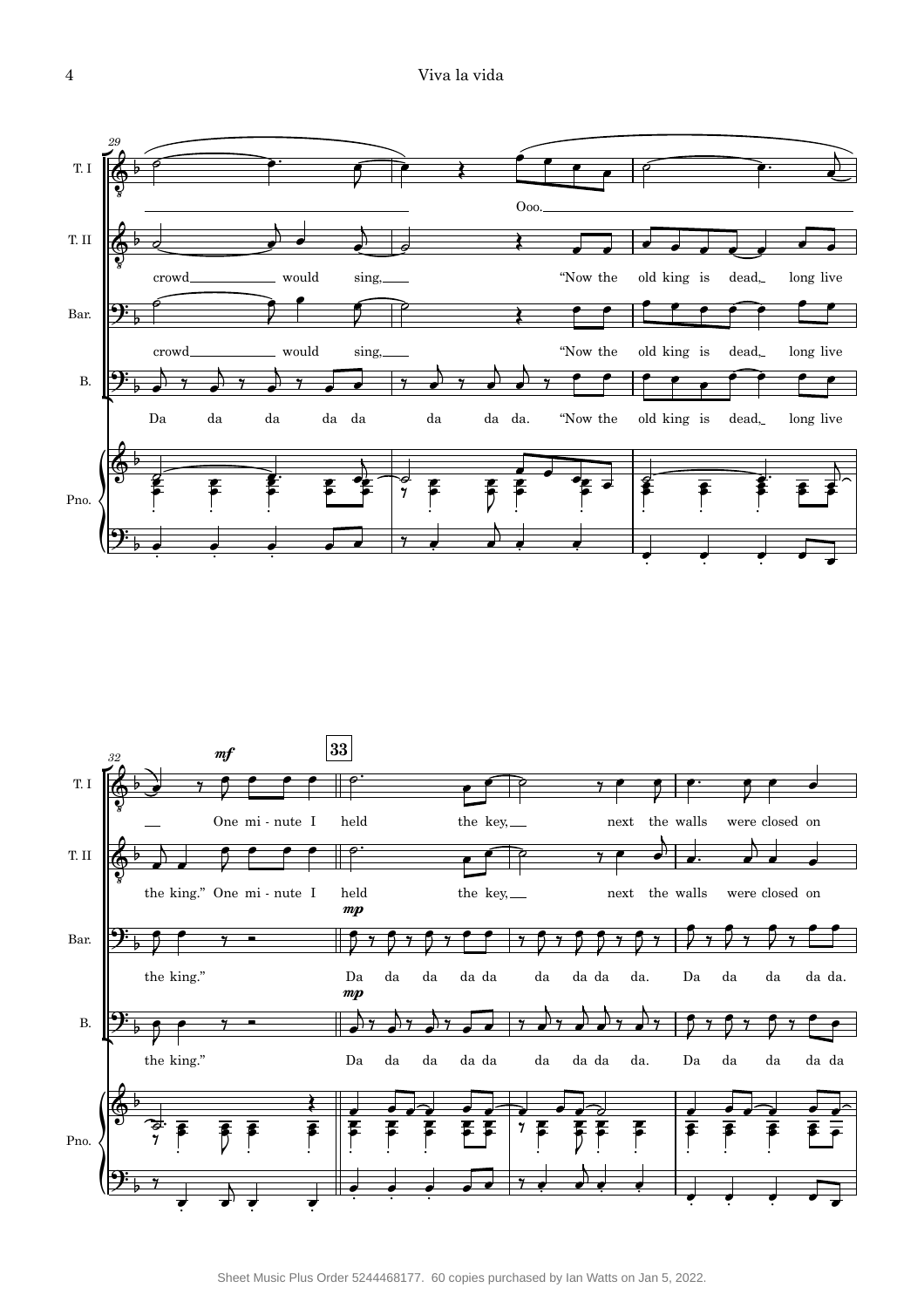

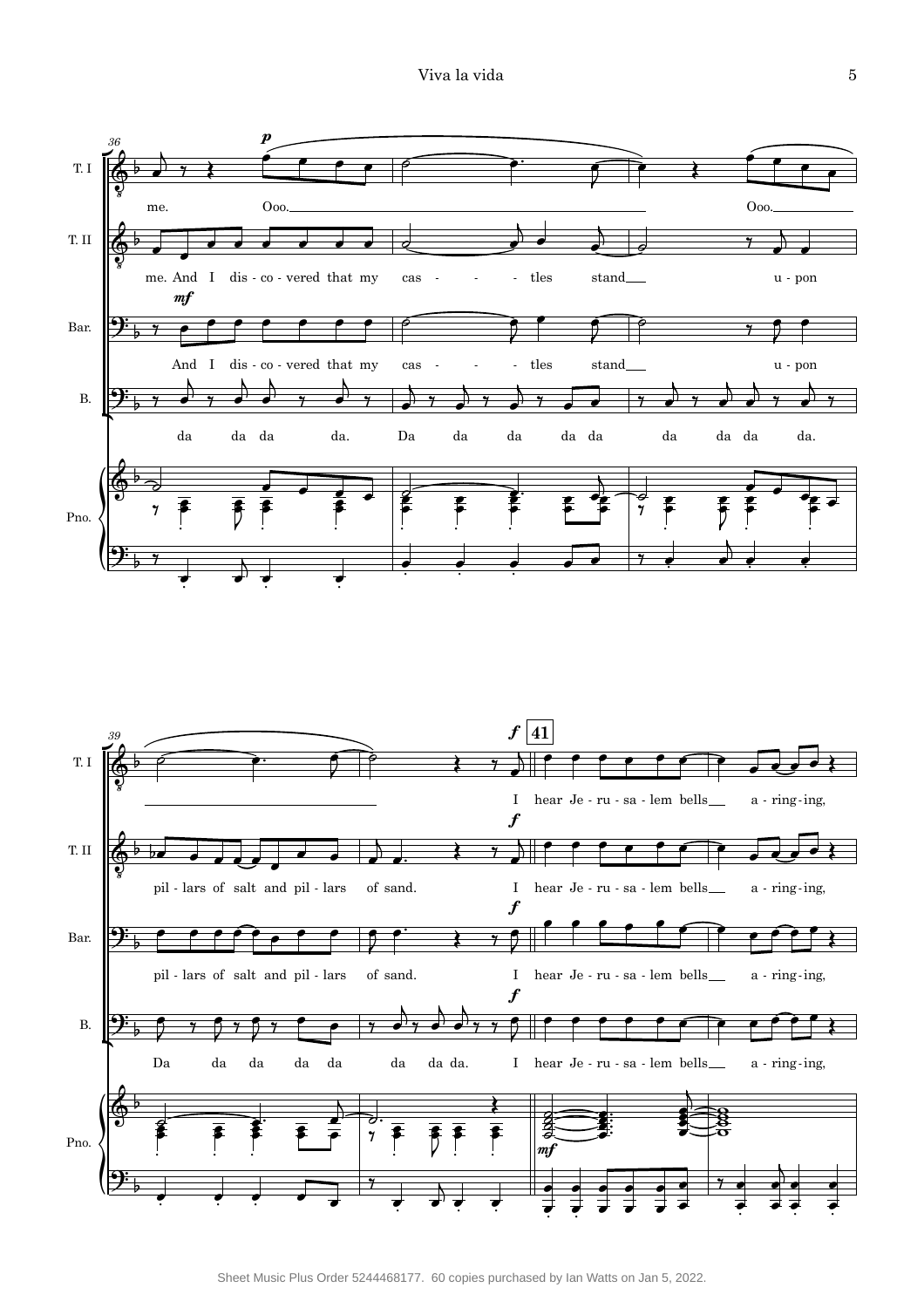## 6 Viva la vida



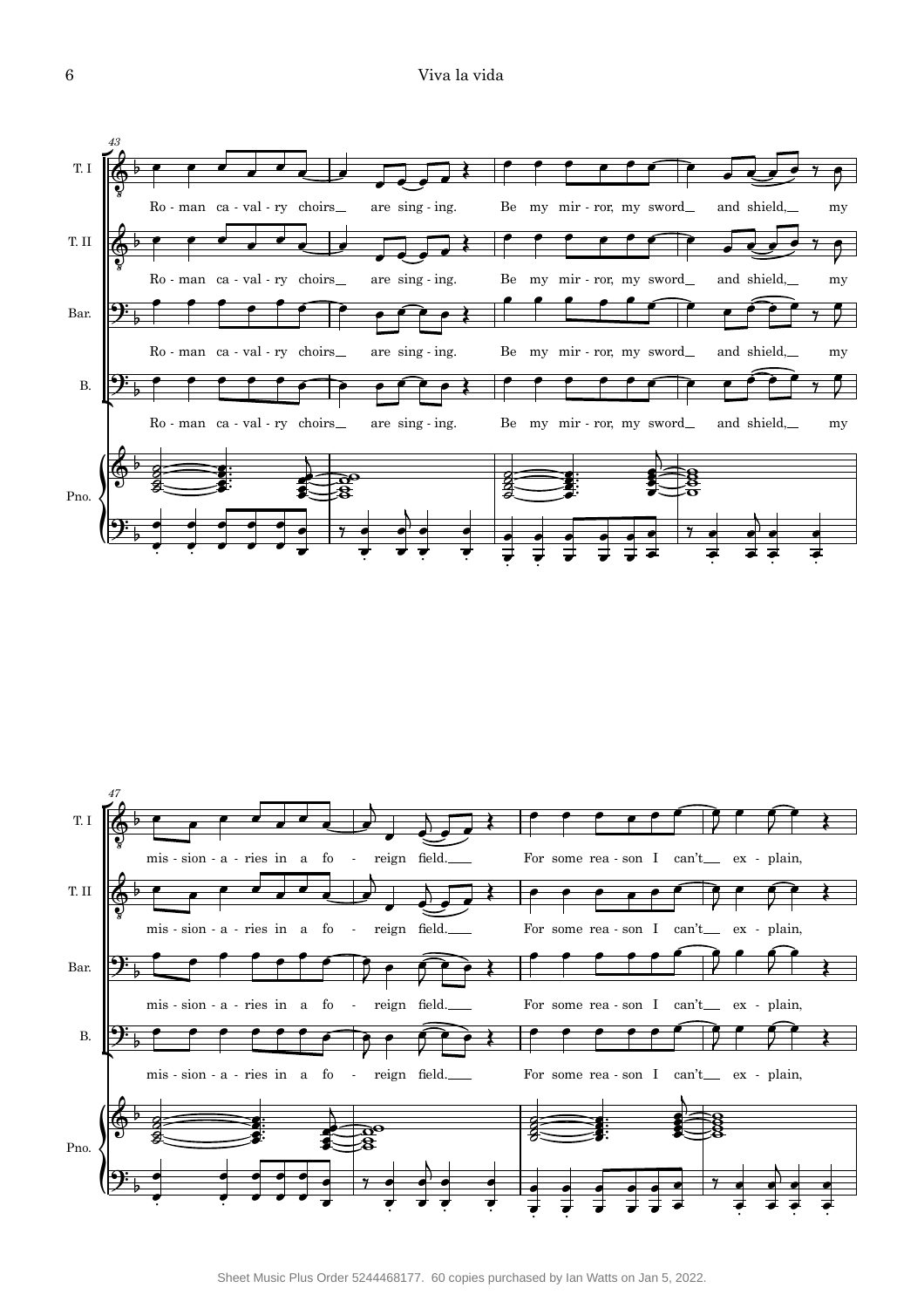

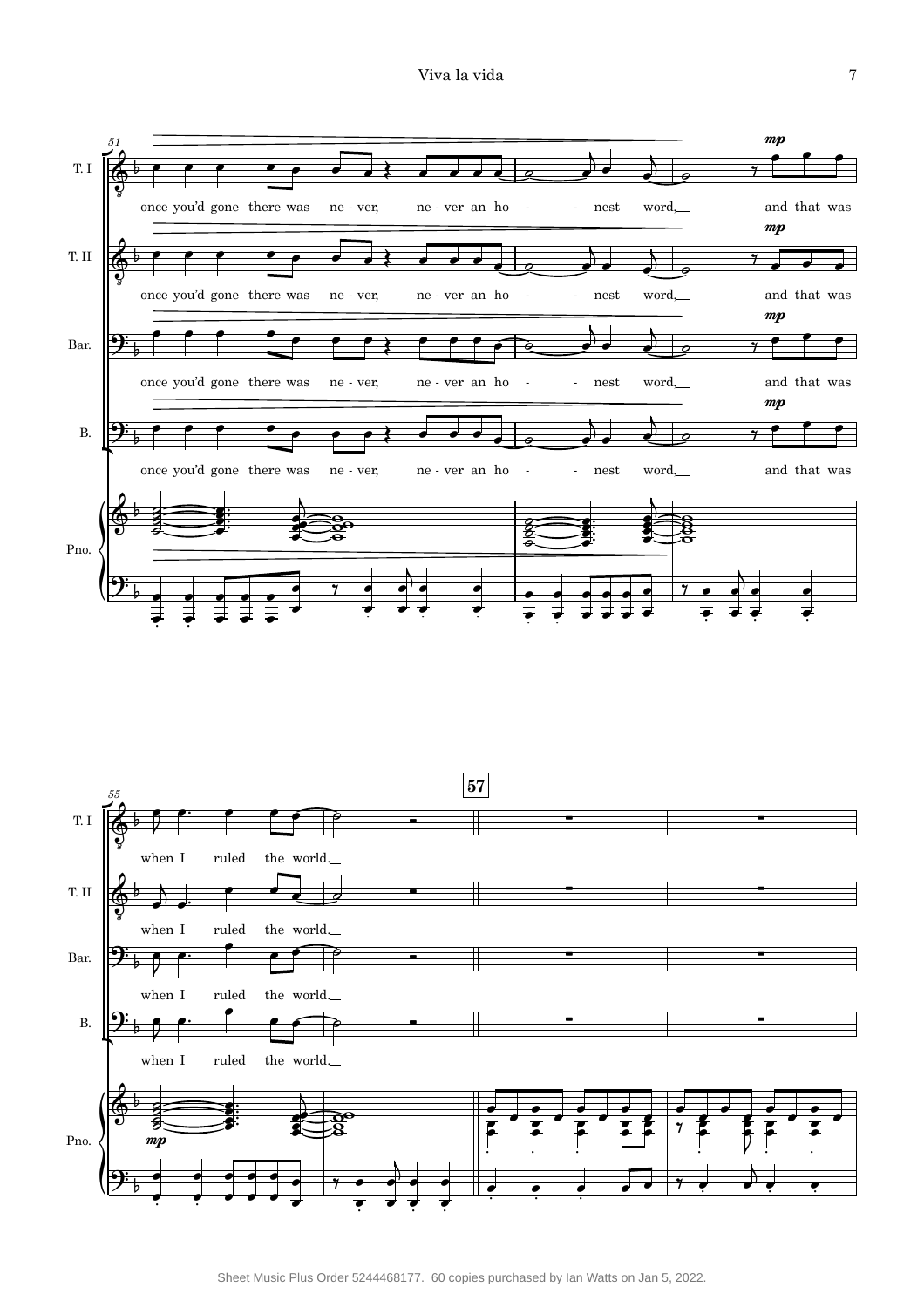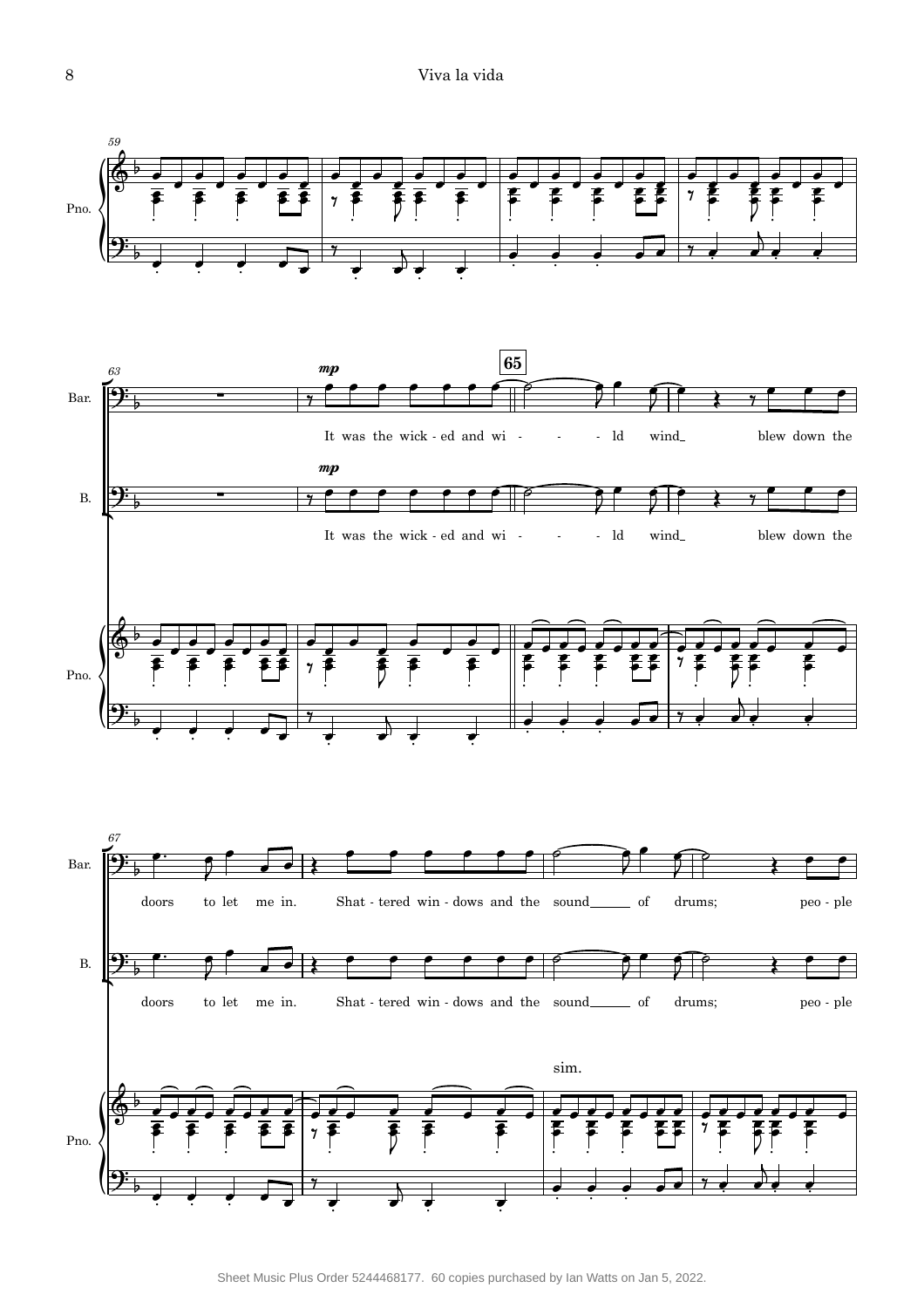

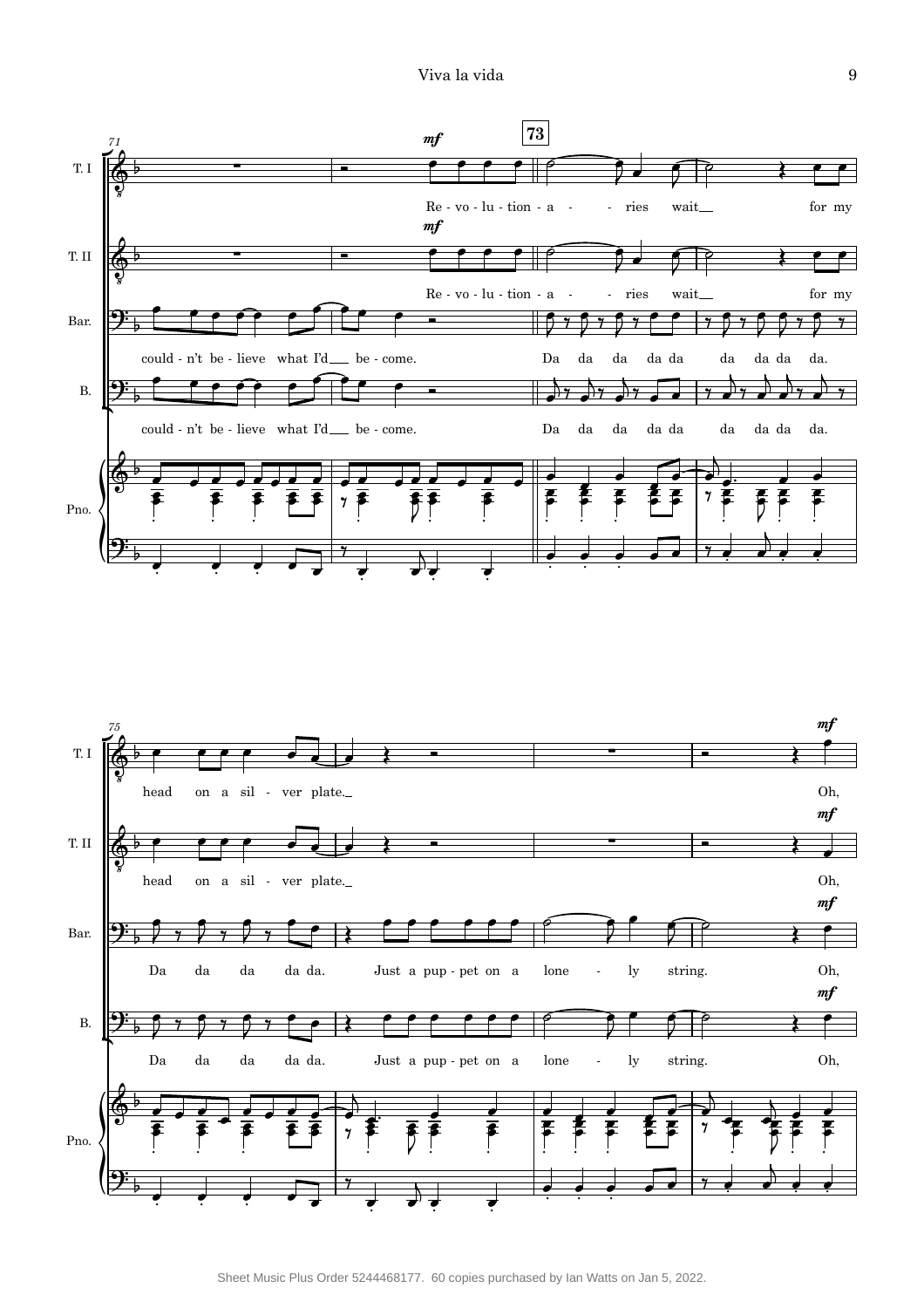

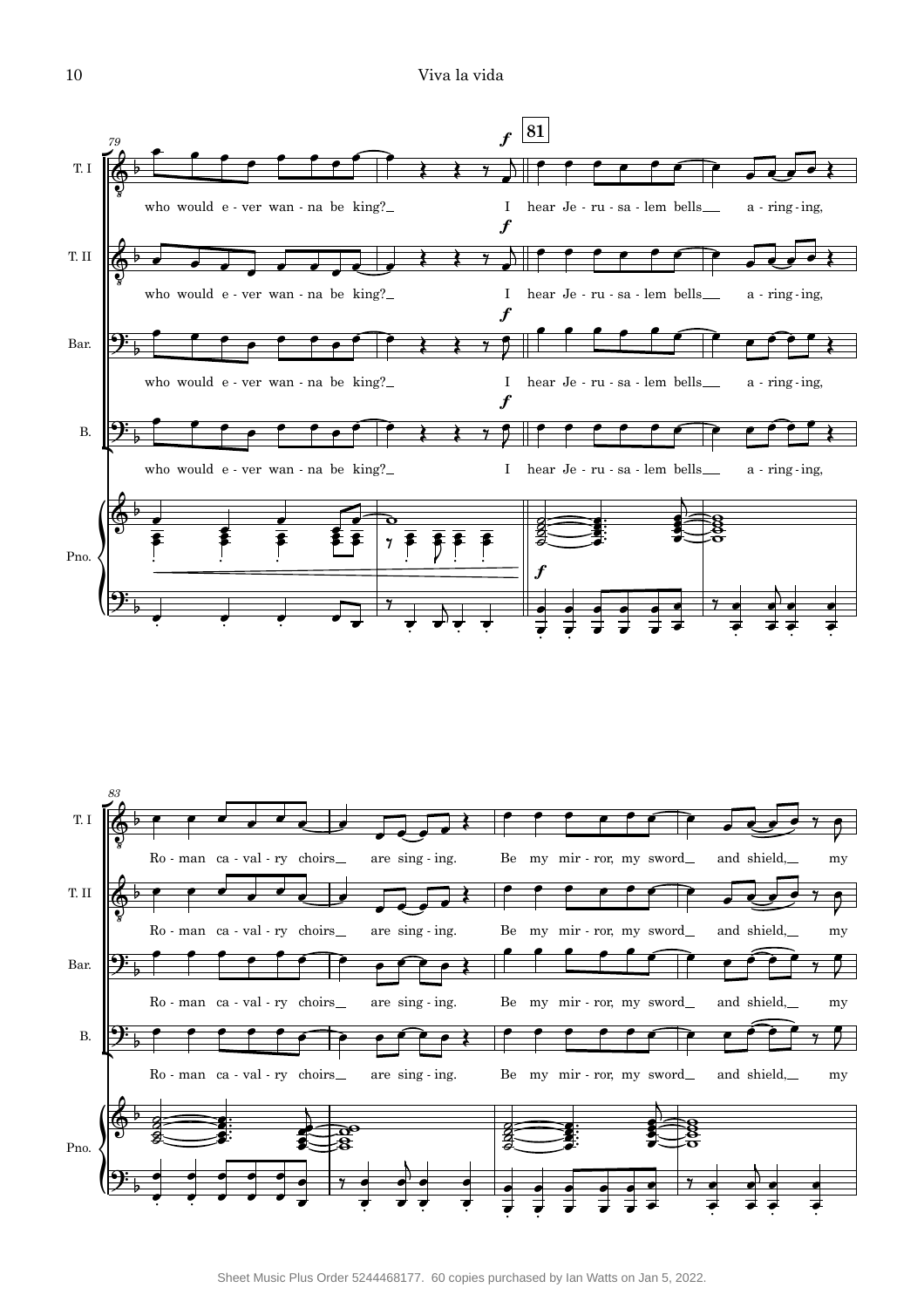



Sheet Music Plus Order 5244468177. 60 copies purchased by Ian Watts on Jan 5, 2022.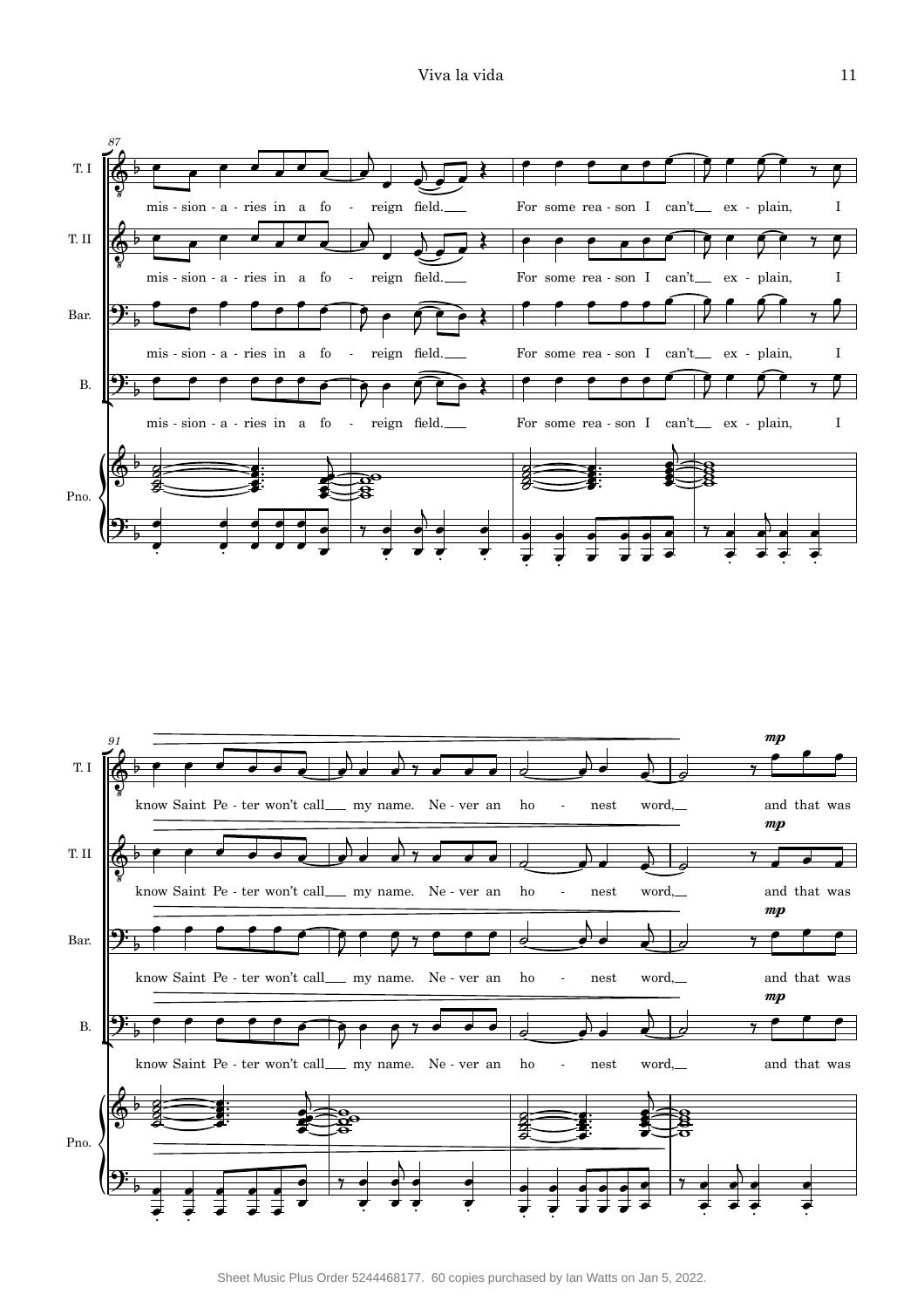

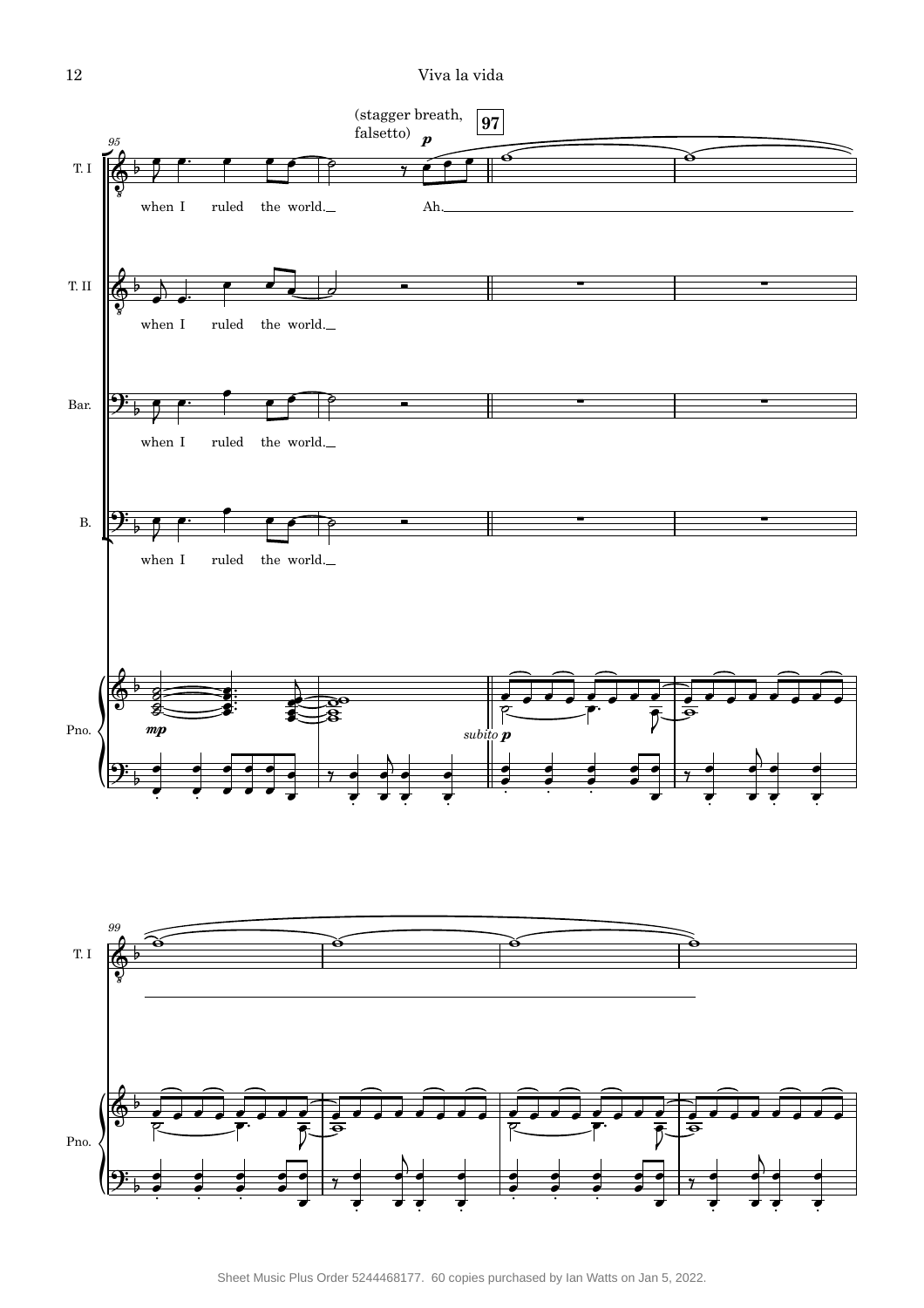

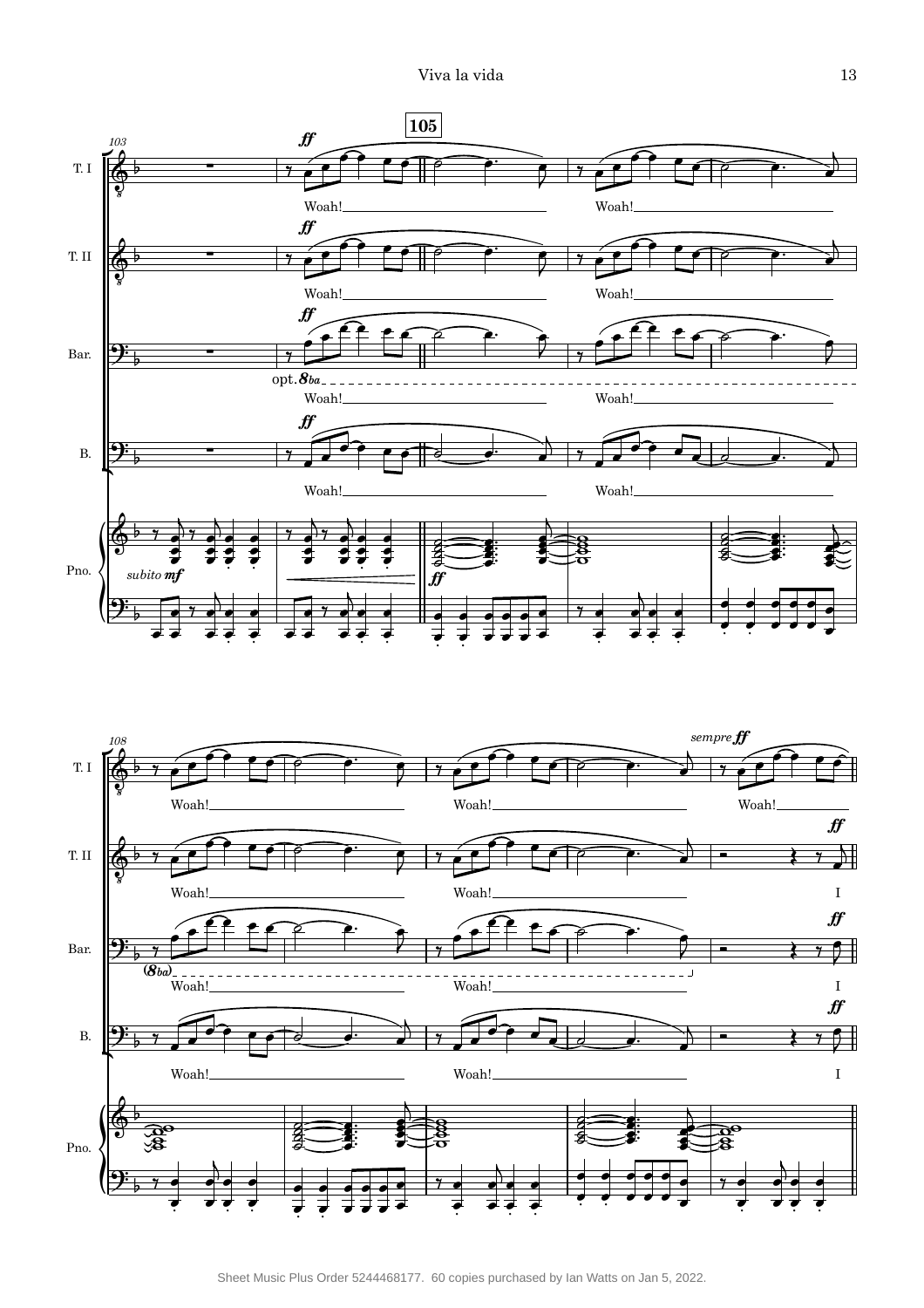